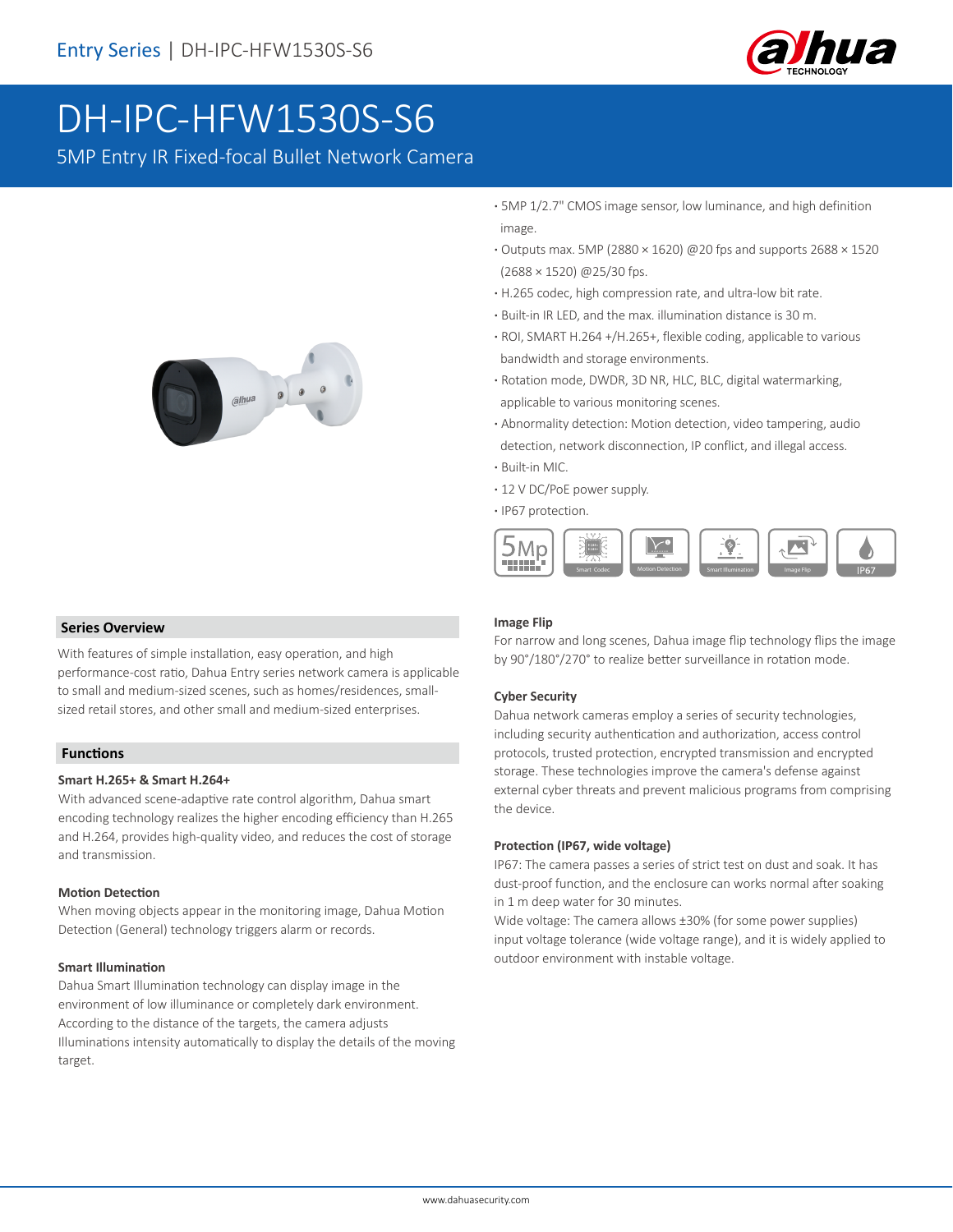# Entry Series | DH-IPC-HFW1530S-S6

### **Technical Specification** Camera Image Sensor 1/2.7" CMOS Max. Resolution 2880 (H) × 1620 (V) ROM 16 MB RAM 128 MB Scanning System Progressive Electronic Shutter Speed Auto/Manual 1/3 s–1/100,000 s Min. Illumination 0.03 Lux@F2.0 (Color, 30 IRE) 0.003 Lux@F2.0 (B/W, 30 IRE) 0 Lux (Illuminator on) S/N Ratio  $>$  56 dB Illumination Distance 30 m (98.43 ft) (IR) Illuminator On/Off Control Auto/Manual Illuminator Number 1 (IR LED) Pan/Tilt/Rotation Range Pan: 0°–360° Tilt: 0°–90° Rotation: 0°–360° Lens Lens Type Fixed-focal Lens Mount M12 Focal Length 2.8 mm; 3.6 mm Max. Aperture 2.8 mm: F2.0 3.6 mm: F2.0 Field of View 2.8 mm: Horizontal: 106°; Vertical: 56°; Diagonal: 125° 3.6 mm: Horizontal: 92°; Vertical: 48°; Diagonal: 109° Iris Control Fixed Close Focus Distance 2.8 mm: 0.8 m (2.62 ft) 3.6 mm: 1.3 m (4.27 ft) DORI Distance Lens Detect Observe Recognize Identify 2.8 mm  $56.0 m$ (183.73 ft) 22.4 m (73.49 ft) 11.2 m (36.75 ft) 5.6 m (18.37 ft) 3.6 mm  $^{76.0 \text{ m}}$ (249.34 ft) 30.4 m (99.74 ft) 15.2 m (49.87 ft) 7.6 m (24.93 ft) Video Video Compression H.265; H.264; H.264B; MJPEG (only supported by the sub stream) Smart Codec Smart H.265+; Smart H.264+ Video Frame Rate Main stream: 2880 × 1620 (1 fps–20 fps) 2688 × 1520 (1 fps–25/30 fps) Sub stream: 704 × 576 (1 fps–25 fps) 704 × 480 (1 fps–30 fps) \*The values above are the max. frame rates of each stream; for multiple streams, the values will be subjected to the total encoding capacity. Stream Capability 2 streams 2880 × 1620 (2880 × 1620); 2688 × 1520 (2688 × 1520); 2560 × 1440(2560 × 1440); 3M (2048 × 1536); 2304 ×

Resolution

| Bit Rate Control         | CBR/VBR                                                                                                                                                                                                     |  |  |
|--------------------------|-------------------------------------------------------------------------------------------------------------------------------------------------------------------------------------------------------------|--|--|
| Video Bit Rate           | H.264: 32 kbps-6144 kbps<br>H.265: 12 kbps-6144 kbps                                                                                                                                                        |  |  |
| Day/Night                | Auto(ICR)/Color/B/W                                                                                                                                                                                         |  |  |
| BLC                      | Yes                                                                                                                                                                                                         |  |  |
| HLC                      | Yes                                                                                                                                                                                                         |  |  |
| WDR                      | <b>DWDR</b>                                                                                                                                                                                                 |  |  |
| White Balance            | Auto; natural; street lamp; outdoor; manual; regional<br>custom                                                                                                                                             |  |  |
| Gain Control             | Auto; manual                                                                                                                                                                                                |  |  |
| Noise Reduction          | 3D NR                                                                                                                                                                                                       |  |  |
| <b>Motion Detection</b>  | OFF/ON (4 areas, rectangular)                                                                                                                                                                               |  |  |
| Region of Interest (RoI) | Yes (4 areas)                                                                                                                                                                                               |  |  |
| Smart Illumination       | Yes                                                                                                                                                                                                         |  |  |
| <b>Image Rotation</b>    | 0°/90°/180°/270° (Support 90°/270° with 2688 × 1520<br>resolution and lower)                                                                                                                                |  |  |
| Mirror                   | Yes                                                                                                                                                                                                         |  |  |
| Privacy Masking          | 4 areas                                                                                                                                                                                                     |  |  |
| Audio                    |                                                                                                                                                                                                             |  |  |
| Built-in MIC             | Yes                                                                                                                                                                                                         |  |  |
| Audio Compression        | G.711a; G.711Mu; G.726; PCM                                                                                                                                                                                 |  |  |
| Alarm                    |                                                                                                                                                                                                             |  |  |
| Alarm Event              | Network disconnection; IP conflict; illegal access; motion<br>detection; video tampering; audio detection; security<br>exception                                                                            |  |  |
| Network                  |                                                                                                                                                                                                             |  |  |
| Network Port             | RJ-45 (10/100 Base-T)                                                                                                                                                                                       |  |  |
| SDK and API              | Yes                                                                                                                                                                                                         |  |  |
| Cyber Security           | Video encryption; configuration encryption; Digest;<br>WSSE; account lockout; security logs; generation and<br>importing of X.509 certification; HTTPS; trusted boot;<br>trusted execution; trusted upgrade |  |  |
| Network Protocol         | IPv4; IPv6; HTTP; TCP; UDP; ARP; RTP; RTSP; SMTP; FTP;<br>DHCP; DNS; DDNS; NTP; Multicast                                                                                                                   |  |  |
| Interoperability         | ONVIF (Profile S/Profile T); CGI; P2P; Genetec; Milestone                                                                                                                                                   |  |  |
| User/Host                | 6 (Total bandwidth: 48 M)                                                                                                                                                                                   |  |  |
| Storage                  | <b>FTP</b>                                                                                                                                                                                                  |  |  |
| Browser                  | IE<br>Chrome<br>Firefox                                                                                                                                                                                     |  |  |
| Management Software      | Smart PSS; DSS; DMSS                                                                                                                                                                                        |  |  |
| Mobile Client            | IOS; Android                                                                                                                                                                                                |  |  |
| Certification            |                                                                                                                                                                                                             |  |  |
| Certifications           | CE-LVD: EN62368-1<br>CE-EMC: Electromagnetic Compatibility Directive<br>2014/30/EU<br>FCC: 47 CFR FCC Part 15, Subpart B                                                                                    |  |  |
|                          |                                                                                                                                                                                                             |  |  |

1296 (2304 × 1296); 1080p (1920 × 1080); 1.3M (1280 × 960); 720p (1280 × 720); D1 (704 × 576/704 × 480); VGA

(640 × 480); CIF (352 × 288/352 × 240)